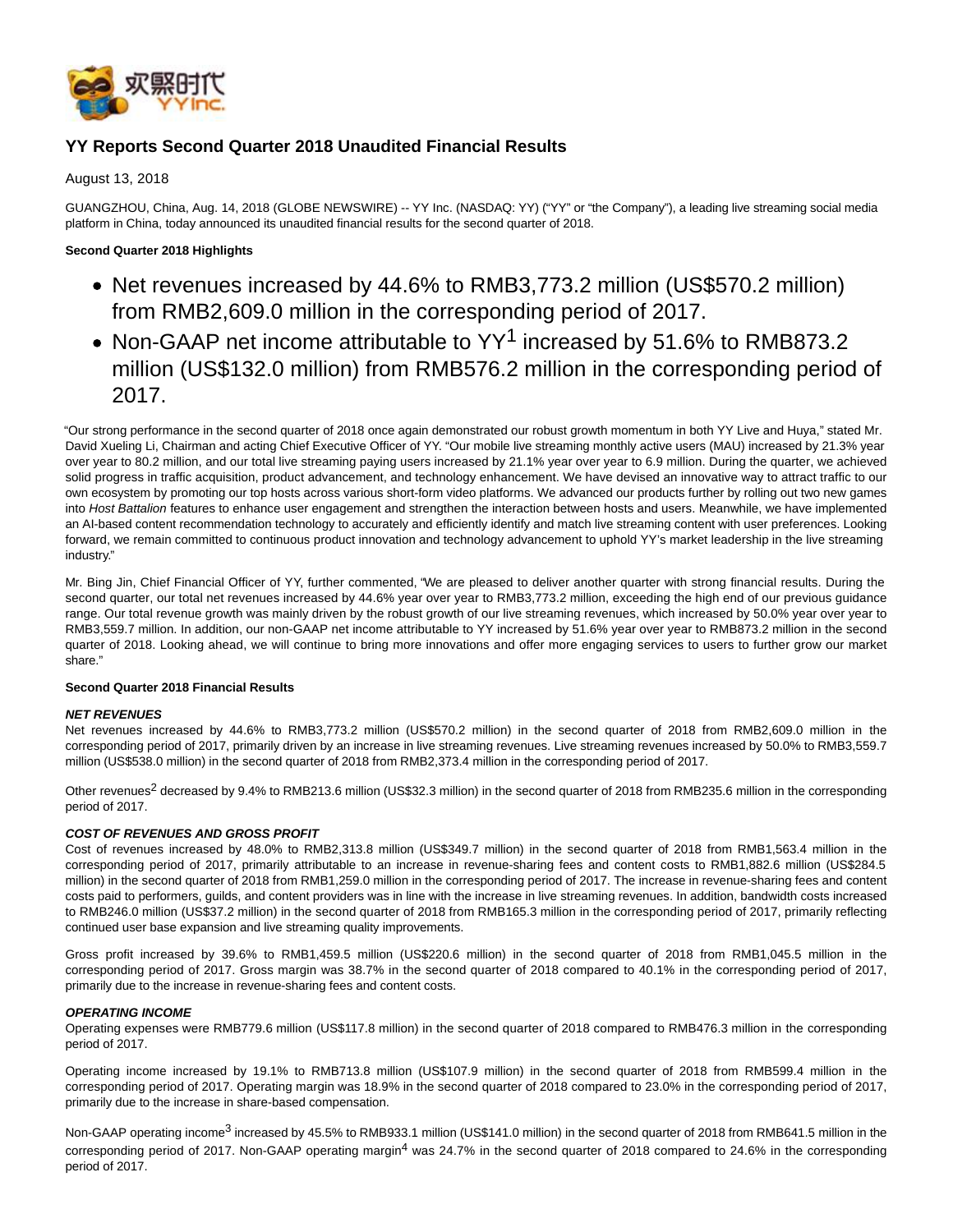#### **NET INCOME/LOSS**

Net loss attributable to YY Inc. was RMB136.9 million (US\$20.7 million) in the second quarter of 2018 compared to a net income attributable to YY Inc. of RMB573.7 million in the corresponding period of 2017. Net loss attributable to YY Inc. in the second quarter of 2018 includes a non-recurring and non-cash item of RMB2,273.4 million (US\$343.6 million) in fair value loss on derivative liabilities<sup>5</sup>, which resulted from the preferred shares of HUYA Inc. that existed before its IPO and the increase in HUYA Inc.'s enterprise value as indicated by the price of its initial public offering. Net loss attributable to YY Inc. in the second quarter of 2018 is partially offset by RMB1,205.0 million (US\$182.1 million) of fair value change of investments<sup>6</sup>. The income tax expense in the second quarter of 2018 was significantly impacted by (i) non-recurring fair value loss on derivative liabilities which was non-deductible for income tax purpose, and (ii) gain on fair value change of Bigo Inc. which was non-taxable for income tax purpose.

Non-GAAP net income attributable to YY Inc. increased by 51.6% to RMB873.2 million (US\$132.0million) from RMB576.2 million in the corresponding period of 2017. Non-GAAP net margin<sup>7</sup> expanded to 23.1% in the second quarter of 2018 compared to 22.1% in the corresponding period of 2017.

#### **NET INCOME PER ADS**

Diluted net loss per ADS<sup>8</sup> was RMB2.14(US\$0.32) in the second quarter of 2018 compared to diluted net income per ADS RMB9.98 in the corresponding period of 2017.

Non-GAAP diluted net income per ADS<sup>9</sup> increased by 34.3% to RMB13.46(US\$2.03) in the second quarter of 2018 from RMB10.02 in the corresponding period of 2017.

#### **BALANCE SHEET AND CASH FLOWS**

As of June 30, 2018, the Company had cash and cash equivalents of RMB3,562.3 million (US\$538.4 million) and short-term deposits of RMB9,503.5 million (US\$1,436.2 million). For the second quarter of 2018, net cash from operating activities was RMB738.3 million (US\$111.6 million).

#### **SHARES OUTSTANDING**

As of June 30, 2018, the Company had a total of 1,265.4 million common shares, or the equivalent of 63.3 million ADSs, outstanding.

#### **Business Outlook**

For the third quarter of 2018, the Company expects net revenues to be between RMB3.89 billion and RMB4.02 billion, representing a year-over-year growth of 25.8% to 30.0%. This forecast reflects the Company's current and preliminary views on the market and operational conditions, which are subject to change.

#### **Conference Call Information**

The Company will hold a conference call on Monday, August 13, 2018, at 9:00 pm Eastern Time or Tuesday, August 14, 2018, at 9:00 am Beijing Time to discuss the financial results. Participants may access the call by dialing the following numbers:

| United States:  | +1-845-675-0438 |
|-----------------|-----------------|
| International:  | +65-6713-5440   |
| China Domestic: | 400-1200-654    |
| Hong Kong:      | +852-3018-6776  |
| Conference ID:  | #7888877        |

The replay will be accessible through August 21, 2018, by dialing the following numbers:

| United States: | +1-646-254-3697 |
|----------------|-----------------|
| International: | +61-2-9003-4211 |
| Conference ID: | #7888877        |

A live and archived webcast of the conference call will also be available at the Company's investor relations website at [http://ir.yy.com/.](https://www.globenewswire.com/Tracker?data=vuB780QZ2ZgDy1fyz9rmtyabYJxXupv8rq1IW2zOsr3-YeZAyXj3Q3Cz8R43uC3yLrTYvJOtUyX4MF87odp7WA==)

#### **Exchange Rate**

This press release contains translations of certain Renminbi amounts into U.S. dollars at specified rates solely for the convenience of readers. Unless otherwise noted, all translations from Renminbi to U.S. dollars, in this press release, were made at a rate of RMB6.6171 to US\$1.00, the noon buying rate in effect on June 29, 2018 in the City of New York for cable transfers in Renminbi per U.S. dollar as certified for customs purposes by the Federal Reserve Bank of New York.

#### **About YY Inc.**

YY Inc. ("YY" or the "Company") is a leading live streaming social media platform in China. The Company's highly engaged users contribute to a vibrant social community by creating, sharing, and enjoying a vast range of entertainment content and activities. YY enables users to interact with each other in real time through online live media and offers users a uniquely engaging and immersive entertainment experience. YY Inc. was listed on the NASDAQ in November 2012.

#### **Safe Harbor Statement**

This announcement contains forward-looking statements. These statements are made under the "safe harbor" provisions of the U.S. Private Securities Litigation Reform Act of 1995. These forward-looking statements can be identified by terminology such as "will," "expects," "anticipates," "future," "intends," "plans," "believes," "estimates" and similar statements. Among other things, the business outlook and quotations from management in this announcement, as well as YY's strategic and operational plans, contain forward-looking statements. YY may also make written or oral forward-looking statements in its periodic reports to the U.S. Securities and Exchange Commission ("SEC"), in its annual report to shareholders, in press releases and other written materials and in oral statements made by its officers, directors or employees to third parties. Statements that are not historical facts, including statements about YY's beliefs and expectations, are forward-looking statements. Forward-looking statements involve inherent risks and uncertainties. A number of factors could cause actual results to differ materially from those contained in any forward-looking statement, including but not limited to the following: YY's goals and strategies; YY's future business development, results of operations and financial condition; the expected growth of the online communication social platform market in China; the expectation regarding the rate at which to gain active users, especially paying users; YY's ability to monetize the user base; fluctuations in general economic and business conditions in China and assumptions underlying or related to any of the foregoing. Further information regarding these and other risks is included in YY's filings with the SEC. All information provided in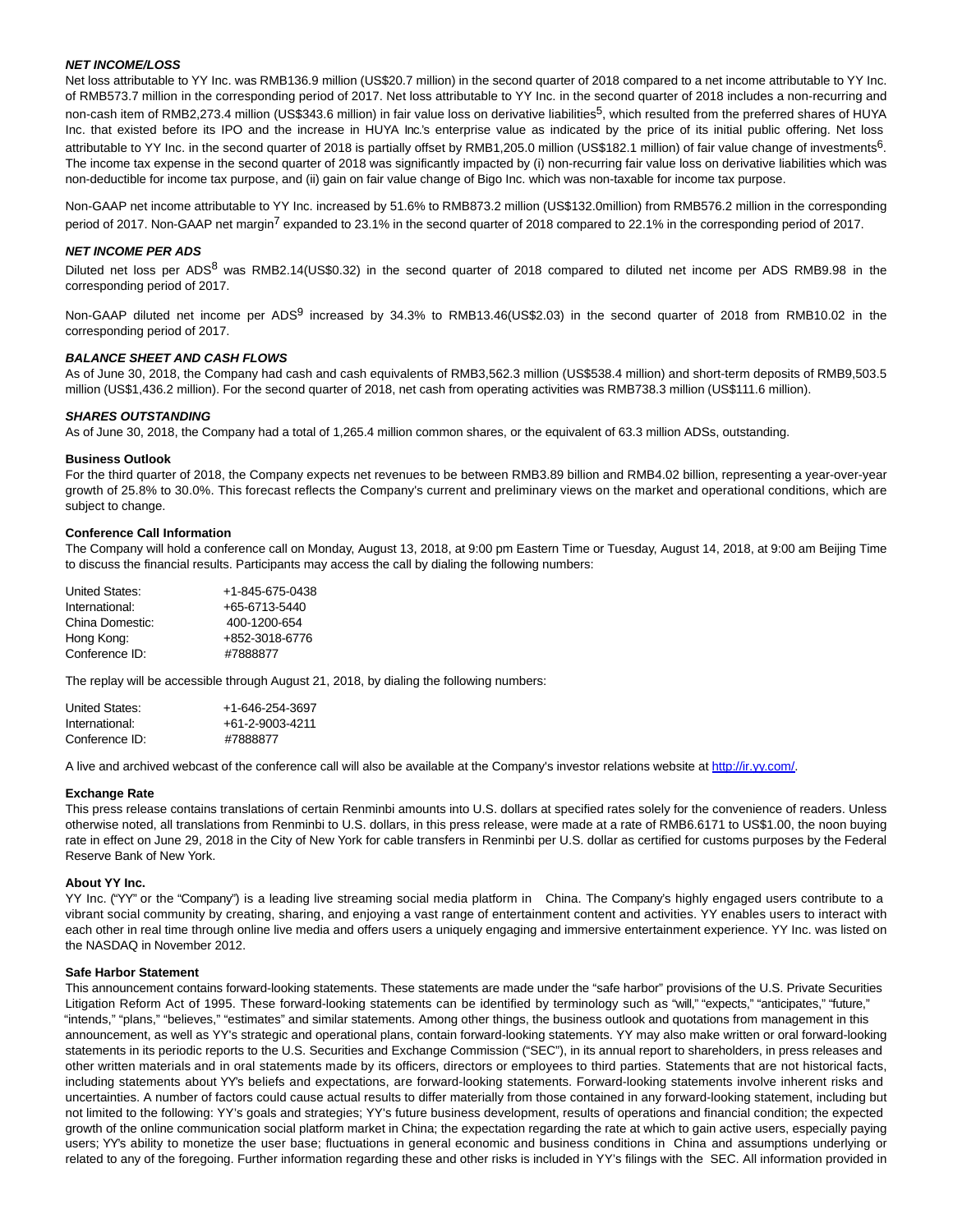this press release and in the attachments is as of the date of this press release, and YY does not undertake any obligation to update any forwardlooking statement, except as required under applicable law.

### **Use of Non-GAAP Financial Measures**

The unaudited condensed consolidated financial information is prepared in conformity with accounting principles generally accepted in the United States of America ("U.S. GAAP"). YY uses non-GAAP operating income, non-GAAP operating margin, non-GAAP net income attributable to YY Inc**.**, non-GAAP net margin, and basic and diluted non-GAAP net income per ADS, which are non-GAAP financial measures. Non-GAAP operating income is operating income excluding share-based compensation expenses, impairment of goodwill and investments, and gain on deconsolidation and disposal of subsidiary. Non-GAAP operating margin is non-GAAP operating income as a percentage of net revenues. Non-GAAP net income is net income excluding share-based compensation expenses, impairment of goodwill and investments, gain on deconsolidation and disposal of subsidiary, gain on deemed disposal and disposal of investments, gain on fair value change of investments and equity investees' investments, fair value loss on derivative liabilities, and income tax effects of above non-GAAP reconciling items. Non-GAAP net income attributable to YY Inc. is net income attributable to YY Inc. excluding share-based compensation expenses, impairment of goodwill and investments, gain on deconsolidation and disposal of subsidiary, gain on deemed disposal and disposal of investments, gain on fair value change of investments and equity investees' investments, fair value loss on derivative liabilities, deemed dividend to subsidiary's Series A preferred shareholders and income tax effects of above non-GAAP reconciling items and adjustment for non-GAAP reconciling items for the income attributable to non-controlling interests. Non-GAAP net margin is non-GAAP net income attributable to YY Inc. as a percentage of net revenues. Basic and diluted non-GAAP net income per ADS is non-GAAP net income attributable to YY Inc. divided by weighted average number of ADS used in the calculation of basic and diluted net income per ADS. The Company believes that separate analysis and exclusion of the non-cash impact of above reconciling items adds clarity to the constituent parts of its performance. The Company reviews these non-GAAP financial measures together with GAAP financial measures to obtain a better understanding of its operating performance. It uses the non-GAAP financial measure for planning, forecasting and measuring results against the forecast. The Company believes that non-GAAP financial measure is useful supplemental information for investors and analysts to assess its operating performance without the non-cash effect of (i) share-based compensation expenses, which have been and will continue to be significant recurring expenses in its business, (ii) impairment of goodwill and investments, gain on deconsolidation and disposal of subsidiary, gain on deemed disposal and disposal of investments, gain on fair value change of investments and equity investees' investments, fair value loss on derivative liabilities, and deemed dividend to subsidiary's Series A preferred shareholders, which may not be recurring in its business, and (iii) income tax expenses and non-GAAP adjustments for net income (loss) attributable to non-controlling interest shareholders, which are affected by above non-GAAP reconciling items. However, the use of non-GAAP financial measures has material limitations as an analytical tool. One of the limitations of using non-GAAP financial measures is that they do not include all items that impact the Company's net income for the period. In addition, because non-GAAP financial measures are not measured in the same manner by all companies, they may not be comparable to other similar titled measures used by other companies. In light of the foregoing limitations, you should not consider non-GAAP financial measure in isolation from or as an alternative to the financial measure prepared in accordance with U.S. GAAP.

The presentation of these non-GAAP financial measures is not intended to be considered in isolation from, or as a substitute for, the financial information prepared and presented in accordance with U.S. GAAP. For more information on these non-GAAP financial measures, please see the table captioned "YY Inc. Reconciliations of GAAP and Non-GAAP Results" near the end of this release.

#### **Investor Relations Contact**

YY Inc. Matthew Zhao Tel: +86 (20) 8212-0000 Email[: IR@YY.com](https://www.globenewswire.com/Tracker?data=P3w2jZE0dh1jlgXNZzSLtbruXzoJiaAdCFK5j9aV3rZSPYEm11HE9-j39UT4JTxv)

ICR, Inc. Jack Wang Tel: +1 (646) 915-1611 Email[: IR@YY.com](https://www.globenewswire.com/Tracker?data=P3w2jZE0dh1jlgXNZzSLtY7u4IO06TZ9Ud0tKXR9Nf_vJNUHc_7nV6-rngRhz82P)

\_\_\_\_\_\_\_\_\_\_\_\_\_\_\_\_\_\_\_\_\_\_

 $2$  Starting from the first quarter of 2018, the Company re-classified its revenues from online games, revenues from memberships, and other revenues (which mainly represent revenues from the Company's online advertising revenues) to the category "other revenues" in order to better reflect the Company's continued strategic shift towards its live streaming business.

 $3$  Non-GAAP operating income is a non-GAAP financial measure, which is defined as operating income excluding share-based compensation expenses, impairment of goodwill and investments and gain on deconsolidation and disposal of a subsidiary. Please refer to the section titled "Reconciliation of GAAP and Non-GAAP Results" for details.

4 Non-GAAP operating margin is a non-GAAP financial measure, which is defined as non-GAAP operating income as a percentage of net revenues. Please refer to the section titled "Reconciliation of GAAP and Non-GAAP Results" for details.

 $1$  Non-GAAP net income attributable to YY Inc. is a non-GAAP financial measure, which is defined as net income attributable to YY Inc. excluding share-based compensation expenses, impairment of goodwill and investment, gain on deconsolidation and disposal of subsidiary, gain on deemed disposal and disposal of investments (deemed disposal refers to dilution of equity interest in equity-method investments), gain on fair value change of investments and equity investees' investments, fair value loss on derivative liabilities, deemed dividend to subsidiary's Series A preferred shareholders, income tax effects on non-GAAP adjustment and non-GAAP adjustment for net (loss) income attributable to non-controlling interests shareholders. These adjustments amounted to RMB1,010.1 million (US152.7 million) and RMB2.5 million in the second quarter of 2018 and 2017 respectively. Please refer to the section titled "Reconciliation of GAAP and Non-GAAP Results" for details.

<sup>5</sup> Following the completion of the Series B financing of the Company's subsidiary, HUYA Inc. on March 8, 2018, the conversion features of the Series B-2 and Series A Preferred Shares were accounted for derivative liabilities and were measured at fair value. The derivative liabilities were transferred to shareholders' equity upon the completion of HUYA Inc.'s IPO as all preferred shares were converted into ordinary shares of HUYA Inc. upon completion of the IPO.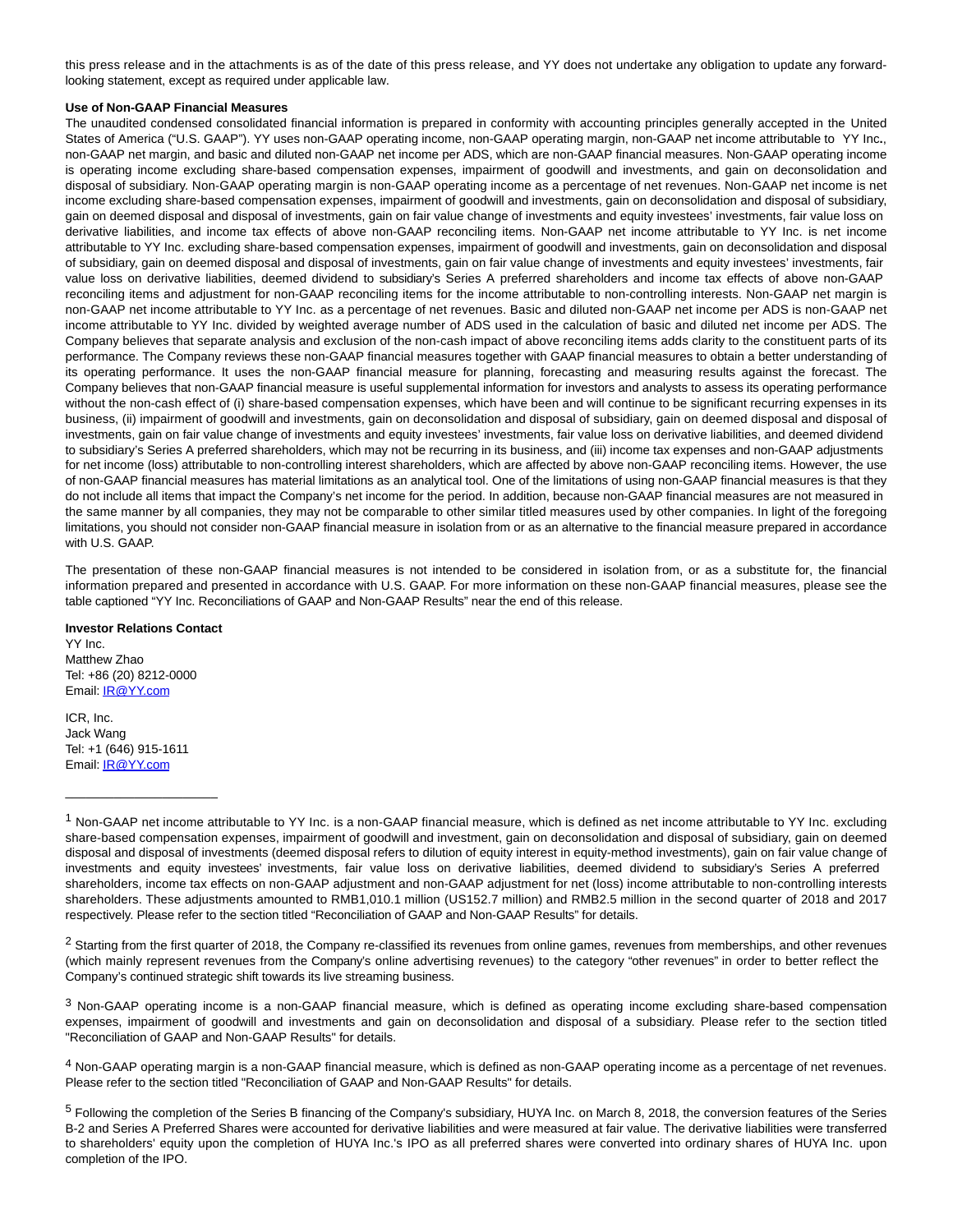6 Following the adoption of ASU 2016-01 on January 1, 2018, the Company measures long-term investments other than equity method investments at fair value through earnings. For those investments without readily determinable fair values, the Company elects to record these investments at cost, less impairment, and plus or minus subsequent adjustments for observable price changes. In the second quarter of 2018, the Company recognised RMB1,205 million (US\$182.1 million) of gain on fair value change on investments (primarily from the gain on fair value change of Bigo Inc).

 $7$  Non-GAAP net margin is non-GAAP net income attributable to YY Inc. as a percentage of net revenues.

8 ADS is American Depositary Share. Each ADS represents twenty Class A common shares of the Company. Diluted net income per ADS is net income attributable to YY Inc. divided by weighted average number of diluted ADS.

9 Non-GAAP diluted net income per ADS is a non-GAAP financial measure, which is defined as non-GAAP net income attributable to YY Inc. divided by weighted average number of ADS used in the calculation of diluted net income per ADS. Please refer to the section titled "Reconciliation of GAAP and Non-GAAP Results" for details.

#### **YY INC.**

#### **UNAUDITED CONDENSEDCONSOLIDATED BALANCE SHEETS**

|                                                         | <b>December</b><br>31,<br>2017 | June<br>30,<br>2018 | June<br>30,<br>2018 |
|---------------------------------------------------------|--------------------------------|---------------------|---------------------|
|                                                         | <b>RMB</b>                     | <b>RMB</b>          | US\$                |
| Assets                                                  |                                |                     |                     |
| <b>Current assets</b>                                   |                                |                     |                     |
| Cash and cash equivalents                               | 2,617,432                      | 3,562,329           | 538,352             |
| Short-term deposits                                     | 6,000,104                      | 9,503,518           | 1,436,206           |
| Restricted short-term deposits                          | 1,000,000                      | 727,995             | 110,017             |
| Short-term investments                                  | 124,550                        | 686,840             | 103,798             |
| Accounts receivable, net                                | 153,944                        | 188,389             | 28,470              |
| Inventory                                               | 315                            | 269                 | 41                  |
| Amount due from related parties                         | 11,190                         | 20,427              | 3,087               |
| Prepayments and other current assets                    | 221,939                        | 625,729             | 94,564              |
| <b>Total current assets</b>                             | 10,129,474                     | 15,315,496          | 2,314,535           |
| <b>Non-current assets</b>                               |                                |                     |                     |
| Deferred tax assets                                     | 113,017                        | 109,019             | 16,475              |
| Investments                                             | 1,153,019                      | 4,218,457           | 637,508             |
| Property and equipment, net                             | 1,016,998                      | 1,145,356           | 173,090             |
| Land use rights, net                                    | 1,832,739                      | 1,808,687           | 273,335             |
| Intangible assets, net                                  | 37,481                         | 61,580              | 9,306               |
| Goodwill                                                | 11,716                         | 11,728              | 1,772               |
| Amount due from related parties                         | 20,000                         | $\overline{a}$      | ÷,                  |
| Other non-current assets                                | 144,275                        | 166,652             | 25,185              |
| <b>Total non-current assets</b>                         | 4,329,245                      | 7,521,479           | 1,136,671           |
| <b>Total assets</b>                                     | 14,458,719                     | 22,836,975          | 3,451,206           |
| Liabilities , mezzanine equity and shareholders' equity |                                |                     |                     |
| <b>Current liabilities</b>                              |                                |                     |                     |
| Convertible bonds                                       |                                | 6,618               | 1,000               |
| Accounts payable                                        | 76,351                         | 85,346              | 12,898              |
| Deferred revenue                                        | 758,044                        | 692,025             | 104,581             |
| Advances from customers                                 | 80,406                         | 95,311              | 14,404              |
| Income taxes payable                                    | 146,298                        | 182,692             | 27,609              |
| Accrued liabilities and other current liabilities       | 1,465,963                      | 1,622,057           | 245,131             |
| Amounts due to related parties                          | 30,502                         | 24,253              | 3,665               |
| Short-term loan                                         | 588,235                        | 713,435             | 107,817             |
| <b>Total current liabilities</b>                        | 3,145,799                      | 3,421,737           | 517,105             |
| <b>Non-current liabilities</b>                          |                                |                     |                     |
| Convertible bonds                                       | 6,536                          |                     |                     |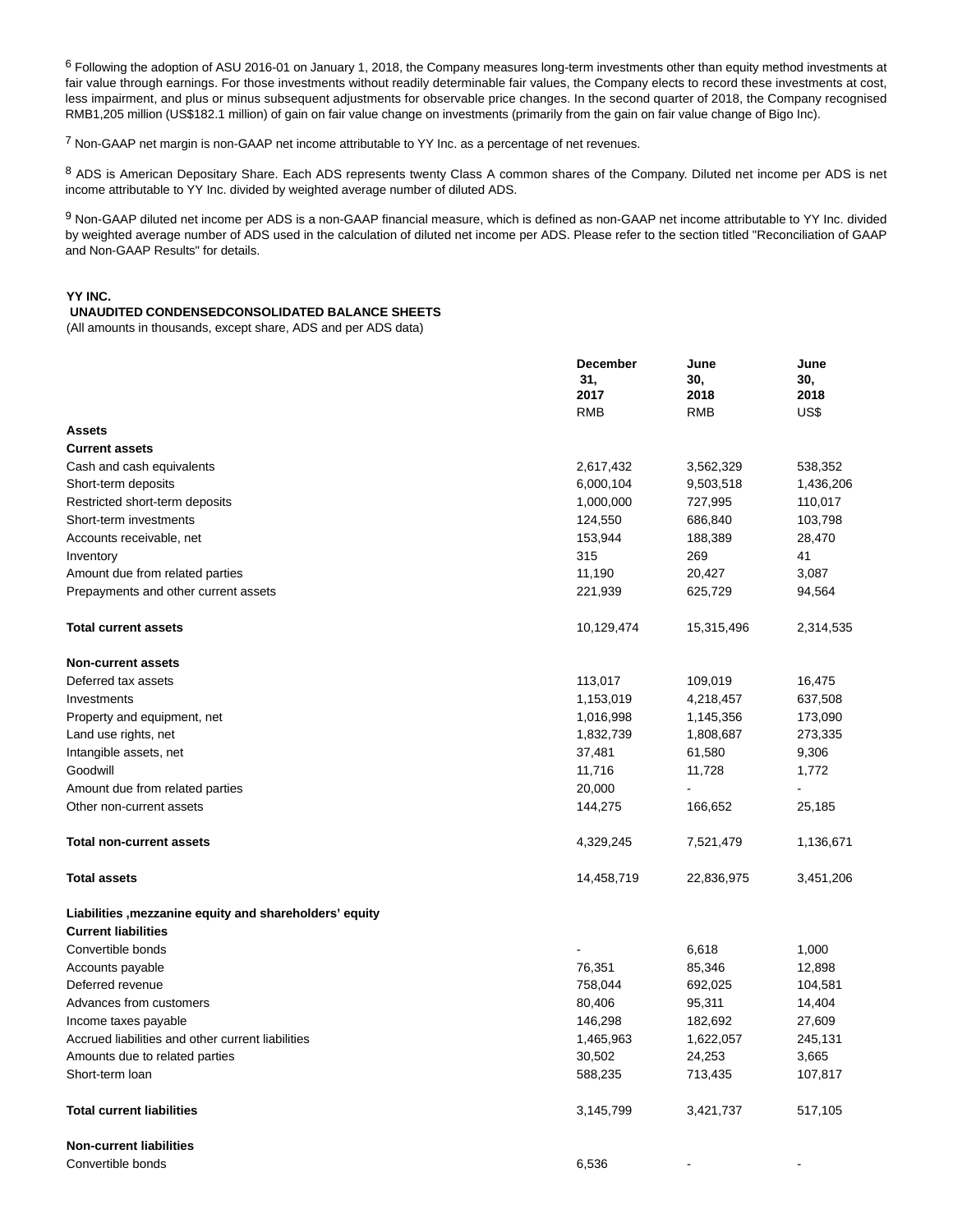| Deferred revenue<br>Deferred tax liabilities | 57.718<br>10.810 | 69.272<br>68.991 | 10.469<br>10.426 |
|----------------------------------------------|------------------|------------------|------------------|
| <b>Total non-current liabilities</b>         | 75.064           | 138.263          | 20,895           |
| <b>Total liabilities</b>                     | 3,220,863        | 3.560.000        | 538,000          |

**YY INC.**

#### **UNAUDITED CONDENSED CONSOLIDATED BALANCE SHEETS (CONTINUED)**

(All amounts in thousands, except share, ADS and per ADS data)

|                                                                                                                                                                                                                             | <b>December</b><br>31.<br>2017<br><b>RMB</b> | June<br>30.<br>2018<br><b>RMB</b> | June<br>30.<br>2018<br>US\$ |
|-----------------------------------------------------------------------------------------------------------------------------------------------------------------------------------------------------------------------------|----------------------------------------------|-----------------------------------|-----------------------------|
| <b>Mezzanine equity</b>                                                                                                                                                                                                     | 524,997                                      |                                   |                             |
| Shareholders' equity                                                                                                                                                                                                        |                                              |                                   |                             |
| Class A common shares (US\$0.00001 par value; 10,000,000,000 and 10,000,000,000 shares authorized,<br>945,245,908 and 977,240,648 shares issued and outstanding as of December 31, 2017 and June 30, 2018,<br>respectively) | 57                                           | 59                                | 9                           |
| Class B common shares (US\$0.00001 par value: 1,000,000,000 and 1,000,000,000 shares authorized,<br>317,982,976 and 288,182,976 shares issued and outstanding as of December 31, 2017 and June 30, 2018,<br>respectively)   | 23                                           | 21                                | 3                           |
| Additional paid-in capital                                                                                                                                                                                                  | 5,339,844                                    | 10,852,697 1,640,099              |                             |
| <b>Statutory reserves</b>                                                                                                                                                                                                   | 62,718                                       | 62,718                            | 9,478                       |
| Retained earnings <sup>(1)</sup>                                                                                                                                                                                            | 5,218,110                                    | 5,613,163                         | 848,281                     |
| Accumulated other comprehensive (loss) income <sup>(1)</sup>                                                                                                                                                                | (9,597)                                      | 70,206                            | 10,610                      |
| Total YY Inc.'s shareholders' equity                                                                                                                                                                                        |                                              | 10,611,155 16,598,864 2,508,480   |                             |
| Non-controlling interests                                                                                                                                                                                                   | 101,704                                      | 2,678,111                         | 404,726                     |
| Total shareholders' equity                                                                                                                                                                                                  |                                              | 10,712,859 19,276,975 2,913,206   |                             |
| Total liabilities, mezzanine equity and                                                                                                                                                                                     |                                              |                                   |                             |
| shareholders' equity                                                                                                                                                                                                        |                                              | 14,458,719 22,836,975 3,451,206   |                             |

(1) On January 1, 2018, the Company adopted ASU 2016-1, "Classification and Measurement of Financial Instruments". After the adoption of this new guidance, the Company measures long-term investments other than equity method investments at fair value through earnings. For those investments without readily determinable fair values, the Company elects to record these investments at cost, less impairment, and plus or minus subsequent adjustments for observable price changes. Changes in the basis of these investments are reported in current earnings. Following the adoption of this guidance, accumulated fair value gain, amounting to RMB87.8 million, was reclassified from accumulated other comprehensive loss to retained earnings as of January 1, 2018.

### **YY INC.**

**UNAUDITED CONDENSED CONSOLIDATED STATEMENTS OF OPERATIONS** (All amounts in thousands, except share, ADS and per ADS data)

|                                               | <b>Three Months Ended</b>         |                                    |                                   |                             | <b>Six Months Ended</b>           |                                   |                             |
|-----------------------------------------------|-----------------------------------|------------------------------------|-----------------------------------|-----------------------------|-----------------------------------|-----------------------------------|-----------------------------|
|                                               | June<br>30,<br>2017<br><b>RMB</b> | March<br>31,<br>2018<br><b>RMB</b> | June<br>30,<br>2018<br><b>RMB</b> | June<br>30,<br>2018<br>US\$ | June<br>30,<br>2017<br><b>RMB</b> | June<br>30,<br>2018<br><b>RMB</b> | June<br>30,<br>2018<br>US\$ |
| Net revenues <sup>(1)</sup><br>Live streaming | 2,373,397                         | 3.032.035                          | 3,559,666                         | 537,950                     | 4,430,824                         | 6,591,701                         | 996,162                     |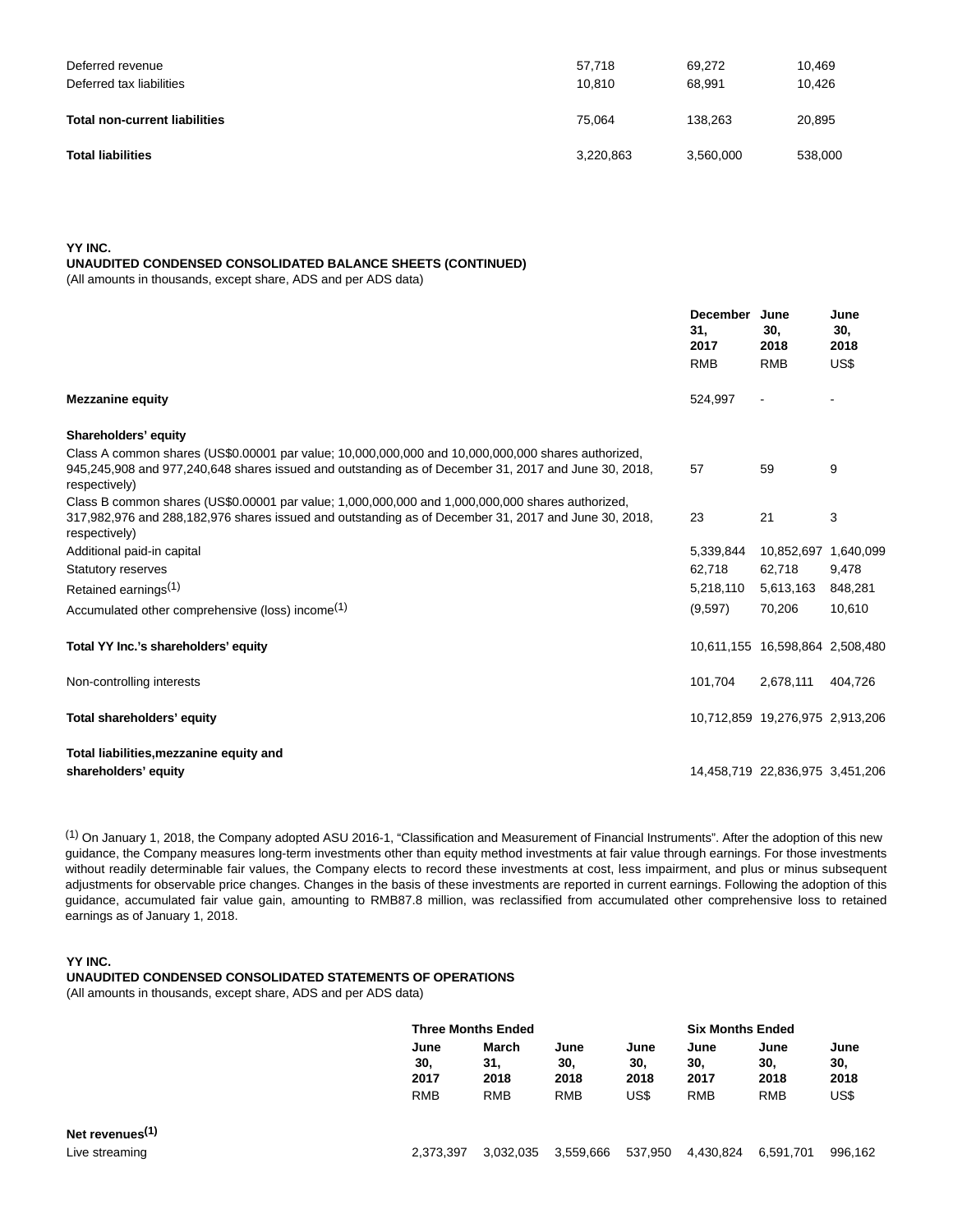| Others                                                                                                                                                                                                                                                                                      | 235,594                                | 216,896                                                                                       | 213,564                                                                                      | 32,275                                                | 445,125                                                               | 430,460                                                                       | 65,053                                                            |
|---------------------------------------------------------------------------------------------------------------------------------------------------------------------------------------------------------------------------------------------------------------------------------------------|----------------------------------------|-----------------------------------------------------------------------------------------------|----------------------------------------------------------------------------------------------|-------------------------------------------------------|-----------------------------------------------------------------------|-------------------------------------------------------------------------------|-------------------------------------------------------------------|
| <b>Total net revenues</b>                                                                                                                                                                                                                                                                   | 2,608,991                              | 3,248,931                                                                                     | 3,773,230                                                                                    | 570,225                                               | 4,875,949                                                             | 7,022,161                                                                     | 1,061,215                                                         |
| Cost of revenues <sup>(2)</sup>                                                                                                                                                                                                                                                             |                                        | $(1,563,445)$ $(2,015,797)$ $(2,313,772)$ $(349,666)$ $(2,940,440)$ $(4,329,569)$ $(654,300)$ |                                                                                              |                                                       |                                                                       |                                                                               |                                                                   |
| <b>Gross profit</b>                                                                                                                                                                                                                                                                         | 1,045,546                              | 1,233,134                                                                                     | 1,459,458                                                                                    | 220,559                                               | 1,935,509                                                             | 2,692,592                                                                     | 406,915                                                           |
| Operating expenses <sup>(2)</sup><br>Research and development expenses<br>Sales and marketing expenses<br>General and administrative expenses                                                                                                                                               | (167, 359)<br>(204, 434)<br>(104, 545) | (249, 465)<br>(235, 658)<br>(163, 976)                                                        | (295, 946)<br>(246, 130)<br>(237, 532)                                                       | (44, 724)<br>(37, 196)<br>(35, 897)                   | (332, 920)<br>(293, 036)<br>(181, 197)                                | (545, 411)<br>(481,788)<br>(401,508)                                          | (82, 424)<br>(72, 810)<br>(60, 677)                               |
| <b>Total operating expenses</b>                                                                                                                                                                                                                                                             | (476, 338)                             | (649,099)                                                                                     | (779, 608)                                                                                   | (117, 817)                                            | (807, 153)                                                            | $(1,428,707)$ $(215,911)$                                                     |                                                                   |
| Gain on deconsolidation and disposal of subsidiaries<br>Other income                                                                                                                                                                                                                        | 30,166                                 | 12,374                                                                                        | 33,922                                                                                       | $\blacksquare$<br>5,126                               | 37,989<br>49,986                                                      | 46,296                                                                        | $\overline{\phantom{a}}$<br>6,996                                 |
| <b>Operating income</b>                                                                                                                                                                                                                                                                     | 599,374                                | 596,409                                                                                       | 713,772                                                                                      | 107,868                                               | 1,216,331                                                             | 1,310,181                                                                     | 198,000                                                           |
| Interest expenses<br>Interest income and investment income<br>Foreign currency exchange (losses) gains, net<br>Gain on deemed disposal and disposal of investments<br>Gain on fair value change of investments<br>Fair value loss on derivative liabilities<br>Other non-operating expenses | (3, 459)<br>27,317<br>(281)<br>45,861  | (2,019)<br>92,191<br>6,719<br>426,547<br>(11, 868)                                            | (1,548)<br>128,850<br>(2,823)<br>13,999<br>1,205,049<br>$(2,273,355)$ $(343,558)$<br>(2,000) | (234)<br>19,472<br>(427)<br>2,116<br>182,111<br>(302) | (24, 727)<br>58,348<br>(1, 574)<br>45,861<br>$\overline{\phantom{a}}$ | (3, 567)<br>221,041<br>3,896<br>13,999<br>1,631,596<br>(2,285,223)<br>(2,000) | (539)<br>33,405<br>589<br>2,116<br>246,573<br>(345, 351)<br>(302) |
| Income (loss) before income tax expenses                                                                                                                                                                                                                                                    | 668,812                                | 1,107,979                                                                                     | (218,056)                                                                                    | (32, 954)                                             | 1,294,239                                                             | 889,923                                                                       | 134,491                                                           |
| Income tax expenses                                                                                                                                                                                                                                                                         | (100, 531)                             | (148, 245)                                                                                    | (147, 419)                                                                                   | (22, 278)                                             | (189, 604)                                                            | (295, 664)                                                                    | (44, 682)                                                         |
| Income (loss) before share of income in equity method<br>investments, net of income taxes                                                                                                                                                                                                   | 568,281                                | 959,734                                                                                       | (365, 475)                                                                                   | (55, 232)                                             | 1,104,635                                                             | 594,259                                                                       | 89,809                                                            |
| Share of income in equity method investments, net of income<br>taxes                                                                                                                                                                                                                        | 4,726                                  | 9,179                                                                                         | 88,992                                                                                       | 13,449                                                | 8,661                                                                 | 98,171                                                                        | 14,836                                                            |
| Net Income (loss)                                                                                                                                                                                                                                                                           | 573,007                                | 968,913                                                                                       | (276, 483)                                                                                   | (41, 783)                                             | 1,113,296                                                             | 692,430                                                                       | 104,645                                                           |
| Less: Net (loss) income attributable to the non-controlling<br>interest shareholders and the mezzanine classified<br>non-controlling interest shareholders<br>Deemed dividend to subsidiary's Series A preferred<br>shareholders                                                            | (701)                                  | 35,491<br>489,284                                                                             | (139, 596)                                                                                   | (21,096)                                              | (3,566)                                                               | (104, 105)<br>489,284                                                         | (15, 733)<br>73,942                                               |
| Net income (loss) attributable to YY Inc.                                                                                                                                                                                                                                                   | 573,708                                | 444,138                                                                                       | (136, 887)                                                                                   | (20, 687)                                             | 1,116,862                                                             | 307,251                                                                       | 46,436                                                            |

### **YY INC. UNAUDITED CONDENSED CONSOLIDATED STATEMENTS OF OPERATIONS (CONTINUED)** (All amounts in thousands, except share, ADS and per ADS data)

**Three Months Ended Six Months Ended June 30, 2017 March 31, 2018 June 30, 2018 June 30, 2018 June 30, 2017 June 30, 2018 June 30, 2018** RMB RMB RMB US\$ RMB RMB US\$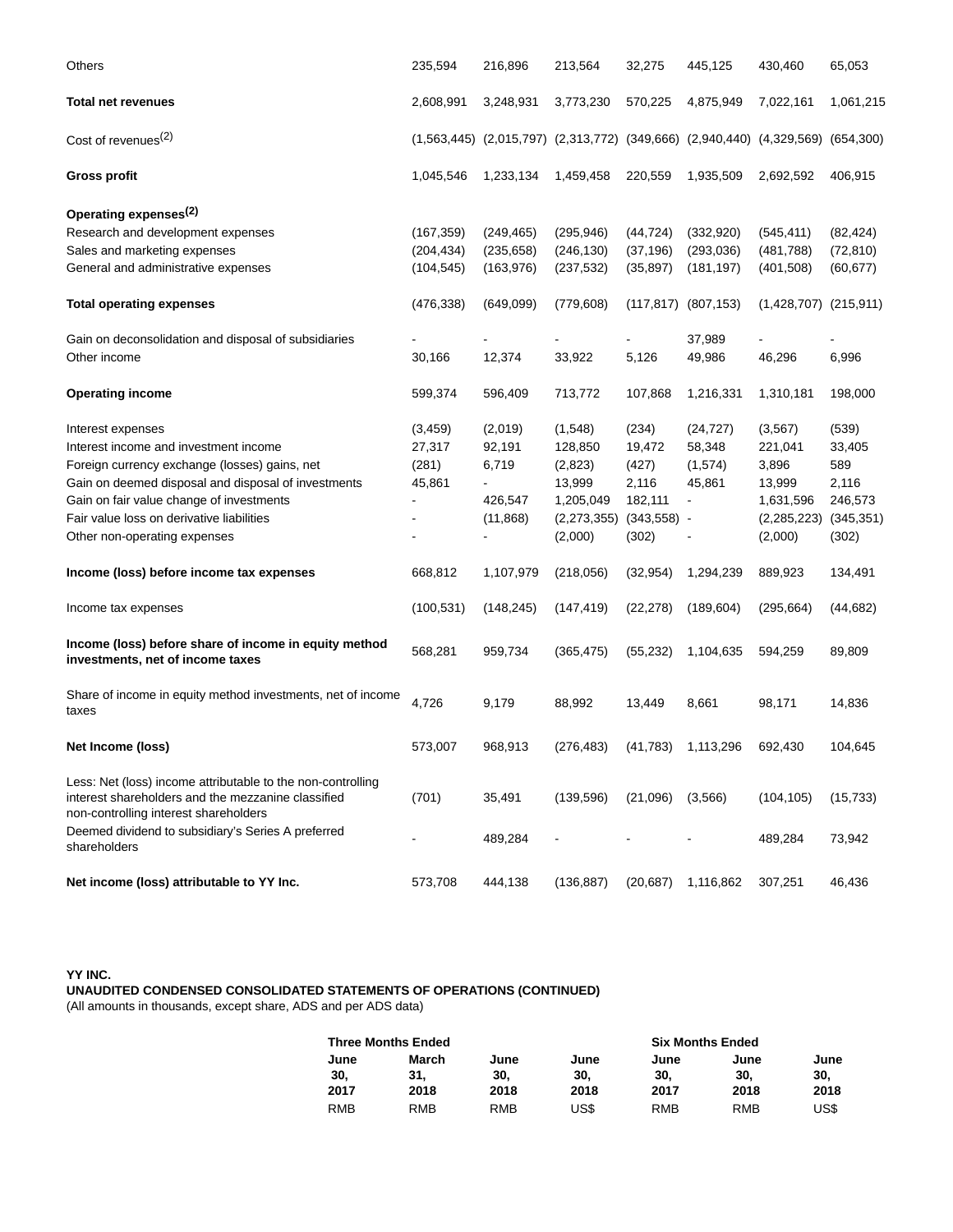| Net income (loss) per ADS                                                       |            |            |            |            |            |            |            |
|---------------------------------------------------------------------------------|------------|------------|------------|------------|------------|------------|------------|
| —Basic                                                                          | 10.09      | 6.97       | (2.14)     | (0.32)     | 19.68      | 4.82       | 0.73       |
| -Diluted                                                                        | 9.98       | 6.86       | (2.14)     | (0.32)     | 19.21      | 4.75       | 0.72       |
| Weighted average number of ADS used<br>in calculating net income (loss) per ADS |            |            |            |            |            |            |            |
| —Basic                                                                          | 56.832.278 | 63.694.535 | 63.839.293 | 63.839.293 | 56.757.452 | 63.780.159 | 63.780.159 |
| -Diluted                                                                        | 57.488.989 | 64.713.421 | 63.839.293 | 63.839.293 | 59.234.872 | 64.712.271 | 64.712.271 |

(1) On January 1, 2018, the Company adopted ASC 606, "Revenue from Contracts with Customers" using the modified retrospective method applied to those contracts which were not completed as of January 1, 2018. Based on the Company's assessment, the adoption of ASC 606 did not have any material impact on the Company's consolidated financial statements.

(2) Share-based compensation was allocated in cost of revenues and operating expenses as follows:

|                                     | <b>Three Months Ended</b> |                      |                     |                     | <b>Six Months Ended</b> |                     |                     |
|-------------------------------------|---------------------------|----------------------|---------------------|---------------------|-------------------------|---------------------|---------------------|
|                                     | June<br>30.<br>2017       | March<br>31,<br>2018 | June<br>30,<br>2018 | June<br>30,<br>2018 | June<br>30,<br>2017     | June<br>30.<br>2018 | June<br>30,<br>2018 |
|                                     | <b>RMB</b>                | <b>RMB</b>           | <b>RMB</b>          | US\$                | <b>RMB</b>              | <b>RMB</b>          | US\$                |
| Cost of revenues                    | 3,021                     | 19.608               | 24,059              | 3,636               | 6.644                   | 43,667              | 6,599               |
| Research and development expenses   | 10.492                    | 54.467               | 67,912              | 10.263              | 21,896                  | 122.379             | 18,494              |
| Sales and marketing expenses        | 303                       | 1.869                | 2.406               | 364                 | 812                     | 4.275               | 646                 |
| General and administrative expenses | 9.649                     | 36,563               | 124.978             | 18,887              | 16.706                  | 161.541             | 24,413              |

### **YY INC. RECONCILIATION OF GAAP AND NON-GAAP RESULTS**

|                                                                               |                     | <b>Three Months Ended</b> |                           |                     | <b>Six Months Ended</b> |                     |                     |  |
|-------------------------------------------------------------------------------|---------------------|---------------------------|---------------------------|---------------------|-------------------------|---------------------|---------------------|--|
|                                                                               | June<br>30,<br>2017 | March<br>31,<br>2018      | June<br>30,<br>2018       | June<br>30,<br>2018 | June<br>30,<br>2017     | June<br>30,<br>2018 | June<br>30,<br>2018 |  |
|                                                                               | <b>RMB</b>          | <b>RMB</b>                | <b>RMB</b>                | US\$                | <b>RMB</b>              | <b>RMB</b>          | US\$                |  |
| Operating income                                                              | 599,374             | 596,409                   | 713,772                   | 107,868             | 1,216,331               | 1,310,181           | 198,000             |  |
| Share-based compensation expenses                                             | 23,465              | 112,507                   | 219,355                   | 33,150              | 46,058                  | 331,862             | 50,152              |  |
| Impairment of goodwill and investments                                        | 18,634              | 18,349                    |                           |                     | 20,334                  | 18,349              | 2,773               |  |
| Gain on deconsolidation and disposal of a<br>subsidiary                       |                     |                           |                           |                     | (37, 989)               | $\vert$ -           | $\blacksquare$      |  |
| Non-GAAP operating income                                                     | 641,473             | 727,265                   | 933,127                   | 141,018             | 1,244,734               | 1,660,392           | 250,925             |  |
| Net income (loss)                                                             | 573,007             | 968,913                   | (276, 483)                | (41, 783)           | 1,113,296               | 692,430             | 104,645             |  |
| Share-based compensation expenses                                             | 23,465              | 112,507                   | 219,355                   | 33,150              | 46,058                  | 331,862             | 50,152              |  |
| Impairment of goodwill and investments                                        | 18,634              | 18,349                    |                           |                     | 20,334                  | 18,349              | 2,773               |  |
| Gain on deconsolidation and disposal of a<br>subsidiary                       |                     |                           |                           |                     | (37, 989)               | $\vert$ -           | $\blacksquare$      |  |
| Gain on deemed disposal and disposal of<br>investments                        | (45, 861)           | $\overline{ }$            | (13,999)                  | (2, 116)            | (45, 861)               | (13,999)            | (2, 116)            |  |
| Gain on fair value change of investments and<br>equity investees' investments |                     | (426, 547)                | $(1,287,301)$ $(194,541)$ |                     | $\cdot$                 | (1,713,848)         | (259,003)           |  |
| Fair value loss on derivative liabilities                                     |                     | 11,868                    | 2,273,355                 | 343,558             |                         | 2,285,223           | 345,351             |  |
| Income tax effects on non-GAAP adjustments                                    | 6,820               | 44,466                    | 30,601                    | 4,625               | 12,264                  | 75,067              | 11,344              |  |
| Non-GAAP net income                                                           | 576,065             | 729,556                   | 945,528                   | 142,893             | 1,108,102               | 1,675,084           | 253,146             |  |
| Net income (loss) attributable to YY Inc.                                     | 573,708             | 444,138                   | (136, 887)                | (20, 687)           | 1,116,862               | 307,251             | 46,436              |  |
| Share-based compensation expenses                                             | 23,465              | 112,507                   | 219,355                   | 33,150              | 46,058                  | 331,862             | 50,152              |  |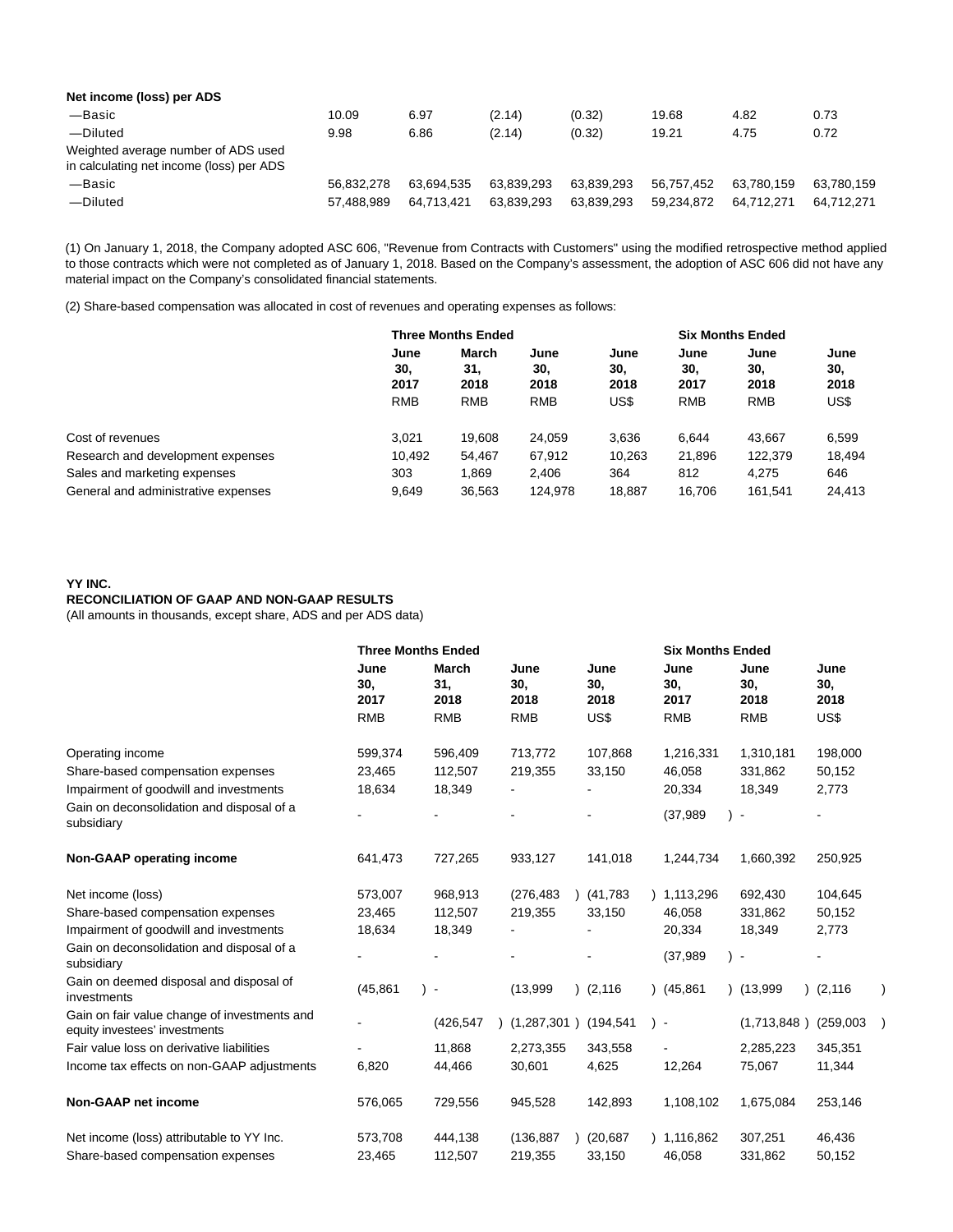| Impairment of goodwill and investments                                                                     | 18,634     | 18,349     |                           |            | 20,334         | 18,349      | 2,773      |
|------------------------------------------------------------------------------------------------------------|------------|------------|---------------------------|------------|----------------|-------------|------------|
| Gain on deconsolidation and disposal of a<br>subsidiary                                                    |            |            |                           |            | (37, 989)      | $\lambda -$ |            |
| Gain on deemed disposal and disposal of<br>investments                                                     | (45, 861)  | $\sim$     | (13,999)                  | (2, 116)   | (45, 861)      | (13,999)    | (2, 116)   |
| Gain on fair value change of investments and<br>equity investees' investments                              |            | (426, 547) | $(1,287,301)$ $(194,541)$ |            | $\cdot$        | (1,713,848) | (259,003)  |
| Fair value loss on derivative liabilities                                                                  |            | 11,868     | 2,273,355                 | 343,558    | $\blacksquare$ | 2,285,223   | 345,351    |
| Deemed dividend to subsidiary's Series A preferred<br>shareholders                                         |            | 489,284    | $\blacksquare$            |            | $\blacksquare$ | 489,284     | 73,942     |
| Income tax effects on non-GAAP adjustments                                                                 | 6,820      | 44,466     | 30,601                    | 4,625      | 12,264         | 75,067      | 11,344     |
| Non-GAAP adjustments for net (loss) income<br>attributable to the non-controlling interest<br>shareholders | (561       | 5,820      | (211, 884)                | (32,021)   | (1,594)        | (206, 064)  | (31, 141)  |
| Non-GAAP net income attributable to YY Inc.                                                                | 576,205    | 699,885    | 873,240                   | 131,968    | 1,110,074      | 1,573,125   | 237,738    |
| Non-GAAP net income per ADS                                                                                |            |            |                           |            |                |             |            |
| -Basic                                                                                                     | 10.14      | 10.99      | 13.68                     | 2.07       | 19.56          | 24.66       | 3.73       |
| -Diluted                                                                                                   | 10.02      | 10.78      | 13.46                     | 2.03       | 19.09          | 24.24       | 3.66       |
| Weighted average number of ADS used in<br>calculating Non-GAAP net income per ADS                          |            |            |                           |            |                |             |            |
| -Basic                                                                                                     | 56,832,278 | 63,694,535 | 63,839,293                | 63,839,293 | 56,757,452     | 63,780,159  | 63,780,159 |
| -Diluted                                                                                                   | 57,488,989 | 64,713,421 | 64,701,643                | 64,701,643 | 59,234,872     | 64,721,304  | 64,721,304 |

### **YY INC. UNAUDITED SEGMENT REPORT**

|                                                     | <b>Three Months Ended</b><br>June 30, 2018 |            |                                  |                           |              |
|-----------------------------------------------------|--------------------------------------------|------------|----------------------------------|---------------------------|--------------|
|                                                     | <b>YY Live</b>                             | Huya       | Elimination <sup>(1)</sup> Total |                           | <b>Total</b> |
|                                                     | <b>RMB</b>                                 | <b>RMB</b> | <b>RMB</b>                       | <b>RMB</b>                | US\$         |
| <b>Net revenues</b>                                 |                                            |            |                                  |                           |              |
| Live streaming                                      | 2,567,854                                  | 991,812    |                                  | 3,559,666                 | 537,950      |
| Others                                              | 167,044                                    | 46,520     |                                  | 213,564                   | 32,275       |
| <b>Total net revenues</b>                           | 2,734,898                                  | 1,038,332  |                                  | 3,773,230                 | 570,225      |
| Cost of revenues <sup>(2)</sup>                     | $(1,441,807)$ $(871,965)$ -                |            |                                  | $(2,313,772)$ $(349,666)$ |              |
| <b>Gross profit</b>                                 | 1,293,091                                  | 166,367    |                                  | 1,459,458                 | 220,559      |
| Operating expenses <sup>(2)</sup>                   |                                            |            |                                  |                           |              |
| Research and development expenses                   | (235, 982)                                 | (59, 964)  | ) -                              | (295, 946)                | (44, 724)    |
| Sales and marketing expenses                        | (204, 448)                                 | (41,682)   | $\lambda -$                      | (246, 130)                | (37, 196)    |
| General and administrative expenses                 | (149, 059)                                 | (88, 473)  | $\rightarrow$                    | (237, 532)                | (35,897)     |
| <b>Total operating expenses</b>                     | (589, 489)                                 | (190, 119) | $\rightarrow$                    | (779, 608)                | (117, 817)   |
| Other income                                        | 27,463                                     | 6,459      |                                  | 33,922                    | 5,126        |
| <b>Operating income (loss)</b>                      | 731,065                                    | (17, 293)  | $\vert$ -                        | 713,772                   | 107,868      |
| Interest expenses                                   | (1,548)                                    | ) -        |                                  | (1,548)                   | (234)        |
| Interest income and investment income               | 86,406                                     | 42,444     |                                  | 128,850                   | 19,472       |
| Foreign currency exchange losses, net               | (2,823)                                    | ۔ ۱        |                                  | (2,823)                   | (427)        |
| Gain on deemed disposal and disposal of investments | 13,999                                     |            |                                  | 13,999                    | 2,116        |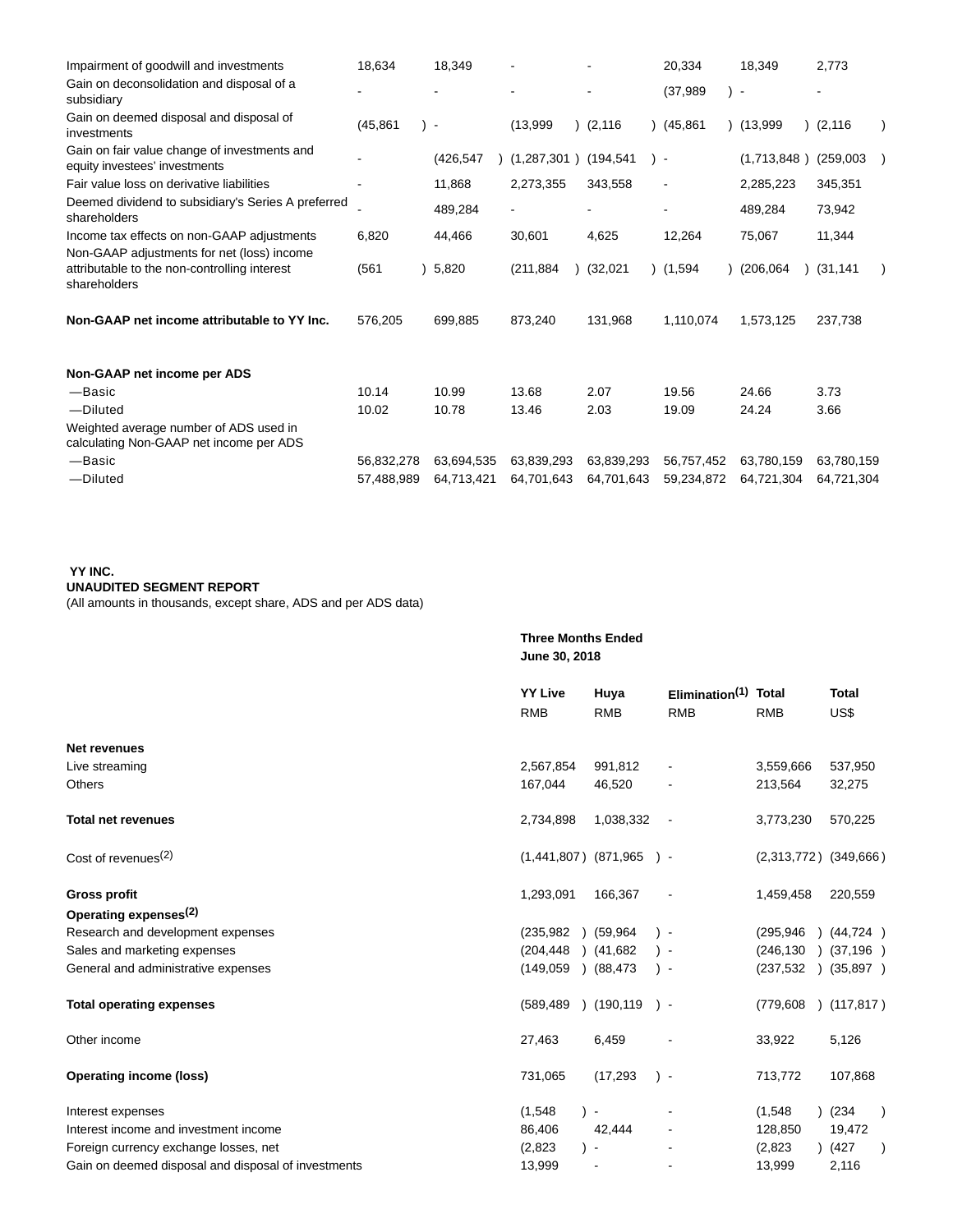| Gain on fair value change of investments<br>Fair value loss on derivative liabilities<br>Other non-operating expenses | 1,003,050<br>$\overline{\phantom{a}}$<br>(2,000) | $\overline{a}$<br>$(2,273,355) -$<br>$\overline{\phantom{a}}$ | 201.999    | 1.205.049<br>$(2,273,355)$ $(343,558)$<br>(2,000) | 182.111<br>(302) |
|-----------------------------------------------------------------------------------------------------------------------|--------------------------------------------------|---------------------------------------------------------------|------------|---------------------------------------------------|------------------|
| Income (loss) before income tax expenses                                                                              | 1,828,149                                        | $(2,248,204)$ 201,999                                         |            | (218,056)                                         | (32, 954)        |
| Income tax (expenses) benefits                                                                                        | (126, 522)                                       | 6,070                                                         | (26, 967)  | (147, 419)                                        | (22, 278)        |
| Income (loss) before share of income in equity method investments, net of<br>income taxes                             | 1.701.627                                        | $(2,242,134)$ 175,032                                         |            | (365.475)                                         | (55, 232)        |
| Share of income in equity method investments, net of income taxes                                                     | 147.337                                          | 116.687                                                       | (175, 032) | 88.992                                            | 13.449           |
| Net income (loss)                                                                                                     | 1.848.964                                        | $(2, 125, 447) -$                                             |            | (276, 483)                                        | (41,783)         |

(1) Elimination represents the gain resulting from change in fair value of an investment of one of the Company's subsidiaries, on which YY Live segment and Huya segment have joint control and accounted for as equity method investment.

(2) Share-based compensation was allocated in cost of revenues and operating expenses as follows:

|                                     | <b>Three Months Ended</b><br>June 30, 2018 |            |              |              |
|-------------------------------------|--------------------------------------------|------------|--------------|--------------|
|                                     | <b>YY Live</b>                             | Huya       | <b>Total</b> | <b>Total</b> |
|                                     | <b>RMB</b>                                 | <b>RMB</b> | <b>RMB</b>   | US\$         |
| Cost of revenues                    | 21,406                                     | 2.653      | 24,059       | 3,636        |
| Research and development expenses   | 62.071                                     | 5.841      | 67,912       | 10,263       |
| Sales and marketing expenses        | 1.674                                      | 732        | 2.406        | 364          |
| General and administrative expenses | 60.100                                     | 64.878     | 124.978      | 18,887       |

# **YY INC.**

# **RECONCILIATION OF GAAP AND NON-GAAP RESULTS OF UNAUDITED SEGMENT REPORT**

|                                                                            | <b>Three Months Ended</b><br>June 30, 2018 |                    |                                  |                     |               |
|----------------------------------------------------------------------------|--------------------------------------------|--------------------|----------------------------------|---------------------|---------------|
|                                                                            | <b>YY Live</b><br><b>RMB</b>               | Huya<br><b>RMB</b> | <b>Elimination</b><br><b>RMB</b> | Total<br><b>RMB</b> | Total<br>US\$ |
| Operating income (loss)                                                    | 731,065                                    | (17, 293)          | $\sim$                           | 713,772             | 107,868       |
| Share-based compensation expenses                                          | 145,251                                    | 74,104             |                                  | 219,355             | 33,150        |
| Non-GAAP operating income                                                  | 876,316                                    | 56,811             |                                  | 933,127             | 141,018       |
| Net income (loss)                                                          | 1,848,964                                  | $(2, 125, 447) -$  |                                  | (276, 483)          | (41,783)      |
| Share-based compensation expenses                                          | 145,251                                    | 74,104             |                                  | 219,355             | 33,150        |
| Gain on deemed disposal and disposal of investments                        | (13,999)                                   | $\sim$             |                                  | (13,999)            | (2, 116)      |
| Gain on fair value change of investments and equity investees' investments | (1, 143, 680)                              | (116, 654)         | (26, 967)                        | (1,287,301)         | (194, 541)    |
| Fair value loss on derivative liabilities                                  |                                            | 2,273,355          |                                  | 2,273,355           | 343,558       |
| Income tax effects on non-GAAP adjustments                                 | 3,634                                      |                    | 26,967                           | 30,601              | 4,625         |
| Non-GAAP net income                                                        | 840,170                                    | 105,358            |                                  | 945,528             | 142,893       |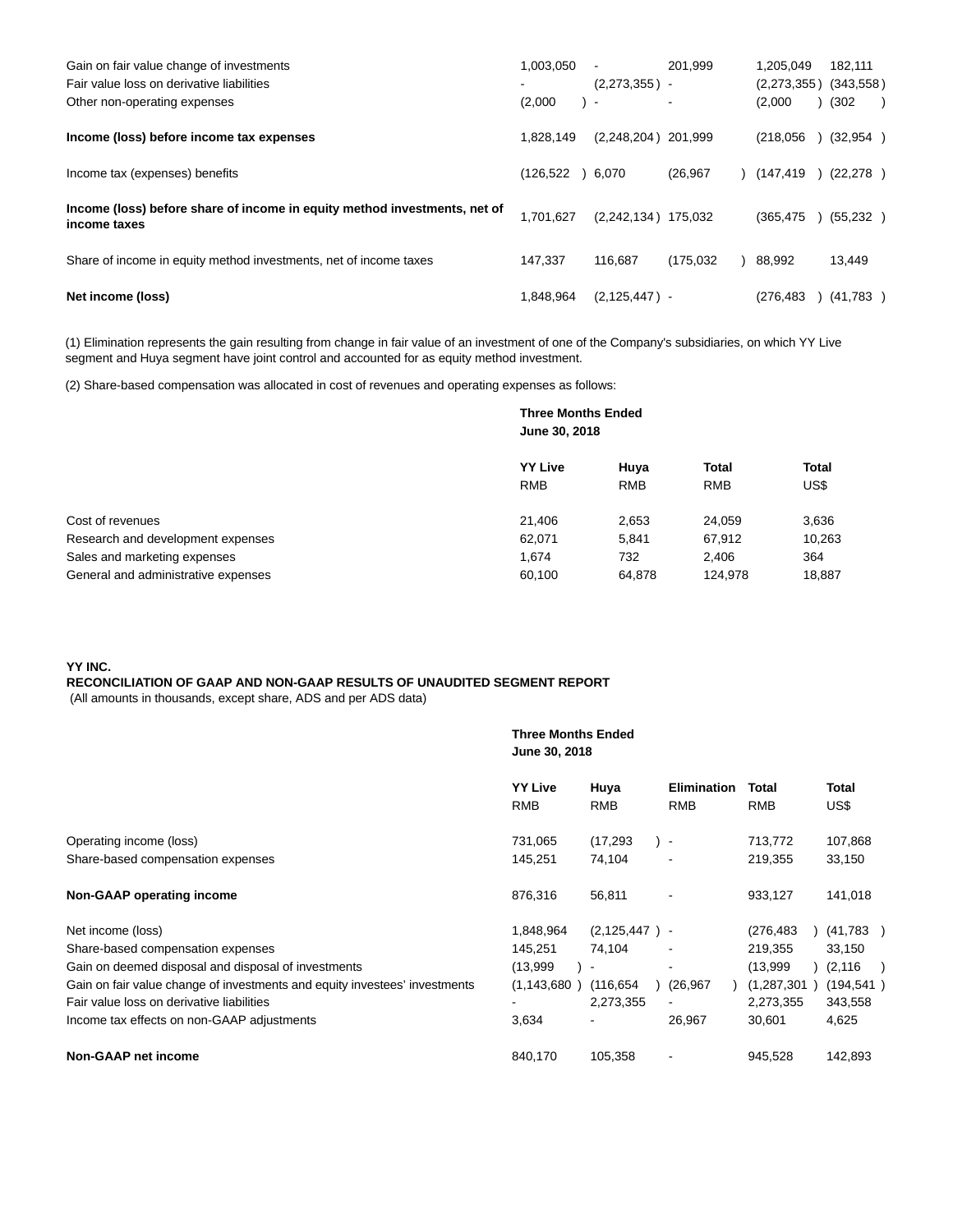### **YY INC. UNAUDITED SEGMENT REPORT**

(All amounts in thousands, except share, ADS and per ADS data)

## **Three Months Ended March 31, 2018**

|                                                                                    | <b>YY Live</b><br><b>RMB</b> | Huya<br><b>RMB</b> | Elimination <sup>(1)</sup> Total<br><b>RMB</b> | <b>RMB</b>                | <b>Total</b><br>US\$   |
|------------------------------------------------------------------------------------|------------------------------|--------------------|------------------------------------------------|---------------------------|------------------------|
| <b>Net revenues</b>                                                                |                              |                    |                                                |                           |                        |
| Live streaming                                                                     | 2,239,251                    | 792,784            |                                                | 3,032,035                 | 483,378                |
| Others                                                                             | 168,053                      | 50,798             | (1,955)<br>$\lambda$                           | 216,896                   | 34,578                 |
| <b>Total net revenues</b>                                                          | 2,407,304                    | 843,582            | (1,955)<br>$\lambda$                           | 3,248,931                 | 517,956                |
| Cost of revenues <sup>(2)</sup>                                                    | $(1,303,264)$ $(712,533)$ -  |                    |                                                | $(2,015,797)$ $(321,365)$ |                        |
| <b>Gross profit</b>                                                                | 1,104,040                    | 131,049            | (1,955)                                        | 1,233,134                 | 196,591                |
| Operating expenses <sup>(2)</sup>                                                  |                              |                    |                                                |                           |                        |
| Research and development expenses                                                  | $(198,007)$ $(51,458)$ -     |                    |                                                | (249,465)                 | (39,771)               |
| Sales and marketing expenses                                                       | (211,673)                    | $(25,940)$ 1,955   |                                                | (235, 658)                | (37,569)               |
| General and administrative expenses                                                | $(128, 193)$ $(35, 783)$ -   |                    |                                                | (163, 976)                | (26, 142)              |
| <b>Total operating expenses</b>                                                    | (537,873)                    | ) (113,181 ) 1,955 |                                                | (649,099)                 | (103, 482)             |
| Other income                                                                       | 2,091                        | 10,283             |                                                | 12,374                    | 1,973                  |
| <b>Operating income</b>                                                            | 568,258                      | 28,151             |                                                | 596,409                   | 95,082                 |
| Interest expenses                                                                  | (2,019)                      | $\rightarrow$      |                                                | (2,019)                   | $)$ (322)<br>$\lambda$ |
| Interest income and investment income                                              | 81,607                       | 10,584             |                                                | 92,191                    | 14,697                 |
| Foreign currency exchange gains, net                                               | 6,719                        |                    |                                                | 6,719                     | 1,071                  |
| Gain on fair value change of investments                                           | 426,547                      |                    |                                                | 426,547                   | 68,002                 |
| Fair value loss on derivative liabilities                                          |                              | $(11,868)$ -       |                                                | (11, 868)                 | (1,892)                |
| Income before income tax expenses                                                  | 1,081,112                    | 26,867             |                                                | 1,107,979                 | 176,638                |
| Income tax (expenses) benefits                                                     | (152, 709)                   | 4,464              |                                                | (148, 245)<br>$\lambda$   | (23, 634)              |
| Income before share of income in equity method investments, net of income<br>taxes | 928,403                      | 31,331             |                                                | 959,734                   | 153,004                |
| Share of income in equity method investments, net of income taxes                  | 9,103                        | 76                 |                                                | 9,179                     | 1,463                  |
| Net income                                                                         | 937,506                      | 31,407             |                                                | 968,913                   | 154,467                |

(1) The elimination mainly consists of revenues and expenses generated from advertising services among YY Live and Huya segments.

(2) Share-based compensation was allocated in cost of revenues and operating expenses as follows:

|                                     | <b>Three Months Ended</b><br>March 31, 2018 |            |              |              |
|-------------------------------------|---------------------------------------------|------------|--------------|--------------|
|                                     | <b>YY Live</b>                              | Huya       | <b>Total</b> | <b>Total</b> |
|                                     | <b>RMB</b>                                  | <b>RMB</b> | <b>RMB</b>   | US\$         |
| Cost of revenues                    | 19,353                                      | 255        | 19.608       | 3,126        |
| Research and development expenses   | 52,677                                      | 1.790      | 54.467       | 8,683        |
| Sales and marketing expenses        | 1.451                                       | 418        | 1.869        | 298          |
| General and administrative expenses | 14,659                                      | 21.904     | 36,563       | 5,829        |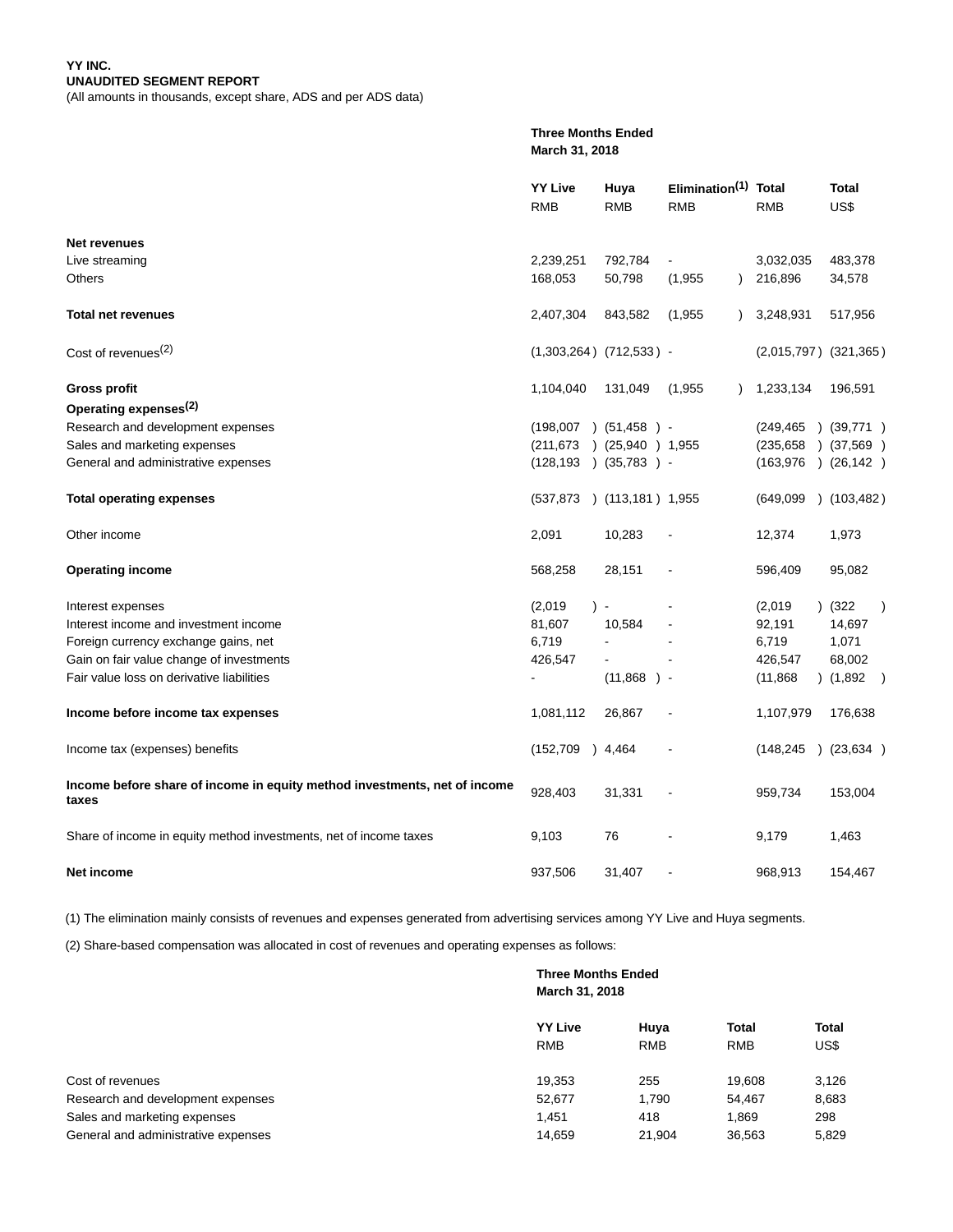## **YY INC.**

## **RECONCILIATION OF GAAP AND NON-GAAP RESULTS OF UNAUDITED SEGMENT REPORT**

(All amounts in thousands, except share, ADS and per ADS data)

|                                                                            | <b>Three Months Ended</b><br>March 31, 2018 |                          |              |               |  |
|----------------------------------------------------------------------------|---------------------------------------------|--------------------------|--------------|---------------|--|
|                                                                            | <b>YY Live</b><br><b>RMB</b>                | Huya<br><b>RMB</b>       | Total<br>RMB | Total<br>US\$ |  |
| Operating income                                                           | 568,258                                     | 28,151                   | 596,409      | 95,082        |  |
| Share-based compensation expenses                                          | 88,140                                      | 24,367                   | 112,507      | 17,936        |  |
| Impairment of goodwill and investments                                     | 18,349                                      |                          | 18,349       | 2,925         |  |
| Non-GAAP operating income                                                  | 674,747                                     | 52,518                   | 727,265      | 115,943       |  |
| Net income                                                                 | 937,506                                     | 31,407                   | 968,913      | 154,467       |  |
| Share-based compensation expenses                                          | 88,140                                      | 24,367                   | 112,507      | 17,936        |  |
| Impairment of goodwill and investments                                     | 18,349                                      |                          | 18,349       | 2,925         |  |
| Gain on fair value change of investments and equity investees' investments | (426,547)                                   | $\overline{\phantom{a}}$ | (426, 547)   | (68,002)      |  |
| Fair value loss on derivative liabilities                                  |                                             | 11,868                   | 11,868       | 1,892         |  |
| Income tax effects on non-GAAP adjustments                                 | 44,466                                      |                          | 44,466       | 7,089         |  |
| <b>Non-GAAP net income</b>                                                 | 661,914                                     | 67,642                   | 729,556      | 116,307       |  |

## **YY INC. UNAUDITED SEGMENT REPORT**

|                                       | <b>Three Months Ended</b><br>June 30, 2017                                                               |
|---------------------------------------|----------------------------------------------------------------------------------------------------------|
|                                       | <b>YY Live</b><br><b>Total</b><br>Huya<br><b>Total</b><br>US\$<br><b>RMB</b><br><b>RMB</b><br><b>RMB</b> |
| <b>Net revenues</b>                   |                                                                                                          |
| Live streaming                        | 2,373,397<br>350,095<br>1,931,569<br>441,828                                                             |
| <b>Others</b>                         | 216,058<br>19,536<br>235,594<br>34,752                                                                   |
| <b>Total net revenues</b>             | 2,147,627<br>2,608,991<br>384,847<br>461,364                                                             |
| Cost of revenues <sup>(1)</sup>       | $(1,159,554)$ $(403,891)$ $(1,563,445)$ $(230,620)$                                                      |
| <b>Gross profit</b>                   | 57,473<br>1,045,546<br>154,227<br>988,073                                                                |
| Operating expenses <sup>(1)</sup>     |                                                                                                          |
| Research and development expenses     | (35, 136)<br>(167, 359)<br>(24, 687)<br>(132, 223)                                                       |
| Sales and marketing expenses          | (183, 119)<br>(21, 315)<br>(204, 434)<br>(30, 156)                                                       |
| General and administrative expenses   | (15, 421)<br>(86, 678)<br>$(17,867)$ $(104,545)$                                                         |
| <b>Total operating expenses</b>       | (402, 020)<br>(70, 264)<br>$(74,318)$ $(476,338)$                                                        |
| Other income                          | 10<br>30,156<br>30,166<br>4,450                                                                          |
| <b>Operating income (loss)</b>        | (16, 835)<br>616,209<br>599,374<br>88,413<br>$\mathcal{L}$                                               |
| Interest expenses                     | (510)<br>(3, 459)<br>(3, 459)<br>$\overline{\phantom{a}}$                                                |
| Interest income and investment income | 1,872<br>25,445<br>27,317<br>4,029                                                                       |